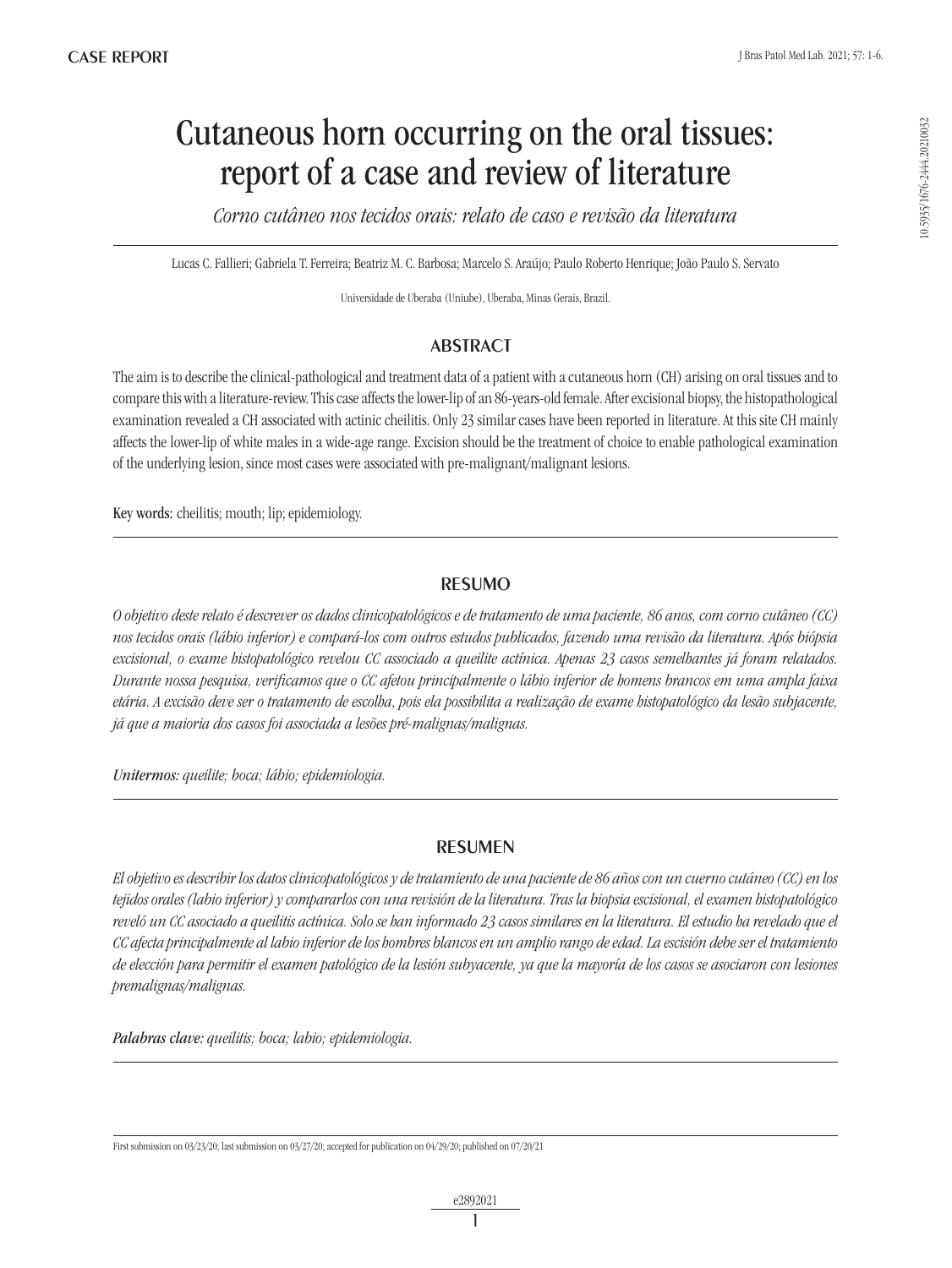#### **INTRODUCTION**

Cutaneous horn (CH) is a clinical term for describing a yellowish or brownish conical, hyperkeratotic protrusion on the mucous and/or skin surface that clinically resembles the horn of an animal. It may be straight or curved and twisted and could vary from a few millimeters to several centimeters in length. The lesional base may be flat, nodular, verrucous, or crateriform(1-5).

It is important to notice that this term does not indicate any specific pathological diagnosis, since it can develop over a wide array underlying lesions $(1-5)$ . CH is a relatively unusual lesion, affecting mostly the sun exposed areas of Caucasian mid-age patients ( $\geq 50$  years of age), without a clear gender predilection<sup>(1-5)</sup>.

The horn itself is characterized by hyperproliferation and increased cohesiveness of keratin due to an unknown mechanism. Most cases develop from an underlying benign lesion, however about 40% of all CH will arise from pre-malignant or even malignant diseases<sup> $(1-5)$ </sup>. CH must be treated by surgical excision, followed by an accurate determination of the nature of the condition at the base of the lesion. The surgical excision should be as conservative as possible and should also guarantee a freelesional margin $(1-5)$ .

Since there were very few CH cases arising in oral tissues, the goal of this study was to describe the sociodemographic data, histopathology, treatment, follow-up, and outcomes of one patient affected with CH on the lower lip and compare this data with a comprehensive review of the current literature.

## CASE REPORT

An 86-years-old, non-smoker, Caucasian female was referred by a private clinician to our Stomatology Service, for evaluation of a solitary, asymptomatic, slowly enlarging, and cylindrical growth in the lower lip. She denied any history of previous sunlight chronic exposure, trauma, spontaneous bleeding, or ulceration in the affected area.

In the anamnesis, patient complained that this injure persisted for more than 10 years and was very uncomfortable, mainly due to the aesthetic reasons. Her past medical history revealed controlled hypertension and diabetes. The measurements of the blood pressure, pulse and glycemia recorded at first appointment was within normal range.

Extra oral physical examination, revealed a wellcircumscribed, exophytic, conical shaped, sessile and consistent nodule, with yellowish and brownish coloration. The lesion was located in the vermilion of the left lower lip and measured approximately  $1.5 \times 1$  cm at its largest diameters (**Figure 1A** and 1B). There was no induration or erythema at the base of this lesion. It is also possible to note thickened and scaly plaques in her lower lip, compatible with actinic cheilitis. Additionally, there was no palpable lymph node in the neck. Intraoral examination revealed long term partial edentulous jaws rehabilitated by removable prosthodontics.

A clinical diagnosis of CH of undetermined nature was achieved and an excisional biopsy was performed under local anesthesia (Figure 1C). The defect was partially closed and healed by second intention uneventfully (Figure 1D). The material obtained was conditioned in 10% formaldehyde and subsequently referred to the surgical pathology service.

The histopathological examination depicted a diffuse conical hyperkeratosis and parakeratosis consistent with CH (Figure 2A). At the base of the lesion, the stratified squamous epithelium exhibited hyperkeratosis, spongiosis, acanthosis and mild-to-moderate epithelial dysplasia (Figure 2B and 2C). The underling stroma showed a moderate inflammation composed of lymphocytes, plasma cells, and neutrophils (Figure 2B and 2C). The definitive diagnosis was CH associated with actinic keratosis. No clinical relapses were detected after 2 years of follow-up (Figure 1E). The patient was advised to wear labial sun protection and to keep regular clinical follow up.



FIGURE 1 – *Clinical image shows: A) solitary, asymptomatic, slowly enlarging, and cylindrical growth in the lower lip; B) lesion in the first appointment; C) surgical specimen; D) immediate post-operative aspect; E) two-years follow-up*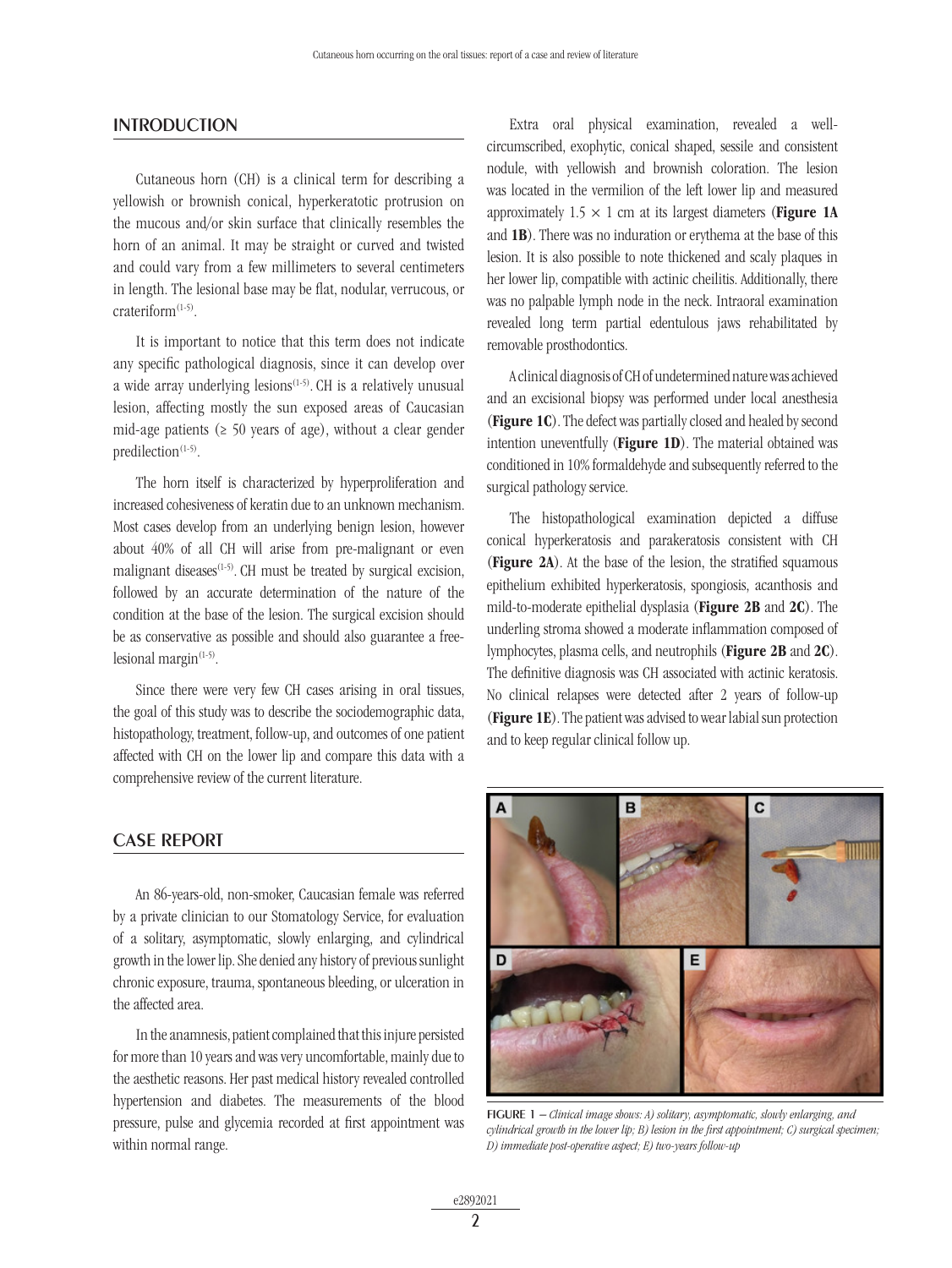

FIGURE 2 – *Histopathological image shows: A) conical hyperkeratosis and parakeratosis consistent with CH; B) at the base of the lesion, the stratified squamous epithelium exhibited hyperkeratosis, spongiosis, acanthosis; C) epithelial area depicting mild-to-moderate epithelial dysplasia*

*CH: cutaneous horn.*

## **DISCUSSION**

Although CH is a rare and an apparently innocent lesion, we should be aware of the pre-malignant and/or malignant potential of this disease. Tables 1 and 2 demonstrate the main clinical features of the CH cases affecting oral tissues, published in the Literature<sup>(6-26)</sup>.

On this current review, 23 CH cases arisen in the oral tissues have been retrieved<sup>(6-26)</sup>. The primary lesions associated with CH arising in oral tissues may be histopathologically benign (discoid lupus

| Number  | Gender/age<br>(years) | Skin color               | Site                     | Size (cm)        | Underlying pathology                        | Treatment           | Recidive?        | Outcome/follow-up (months) |
|---------|-----------------------|--------------------------|--------------------------|------------------|---------------------------------------------|---------------------|------------------|----------------------------|
| 1[6]    | M/56                  | W                        | ${\rm LL}$               |                  | Acanthosis and<br>epithelial dysplasia      | <b>ST</b>           | $\rm No$         | $NED/-$                    |
| 2[7]    | M/50                  | $\blacksquare$           | $\rm{LL}$                |                  |                                             | <b>ST</b>           | N <sub>0</sub>   | $NED/-$                    |
| 3[8]    | M/21                  | <b>NW</b>                | ${\rm LL}$               | $1.2 \times 0.8$ | Acanthosis and<br>epithelial dysplasia      | ST/isotretinoin     | $Yes - 3 \times$ | $AWD/-$                    |
| 4[9]    | M/11                  | <b>NW</b>                | $\rm{LL}$                | $2.4 \times 0.8$ | Pyogenic granuloma                          | <b>ST</b>           | N <sub>0</sub>   | NED/19                     |
| 5[10]   | F/45                  | $\overline{\phantom{a}}$ | ${\rm BM}$               | $2\times0.8$     | Basal cell carcinoma                        | <b>ST</b>           | N <sub>0</sub>   | $NED/-$                    |
| 6[10]   | F/67                  | W                        | ${\rm LL}$               | $2.5 \times 0.6$ | Actinic keratosis                           | <b>ST</b>           | N <sub>0</sub>   | $NED/-$                    |
| 7[11]   | F/50                  | <b>NW</b>                | $\rm{LL}$                | $1 \times 0.5$   | Pyogenic granuloma                          | <b>ST</b>           | N <sub>0</sub>   | NED/12                     |
| 8 [12]  | M/16                  | W                        | ${\rm LL}$               | $3.2 \times 0.9$ | Acanthosis and<br>epithelial dysplasia      | <b>ST</b>           | N <sub>0</sub>   | NED/36                     |
| 9[13]   | F/72                  | W                        | $\ensuremath{\text{UL}}$ | $2\times0.8$     | Well-differentiated SCC                     | $\mbox{ST}$         | $\rm No$         | NED/66                     |
| 10 [14] | M/72                  | W                        | $\rm{LL}$                | $3.2 \times 2.5$ | Well-differentiated SCC                     | <b>ST</b>           | N <sub>0</sub>   | NED/24                     |
| 11[15]  | M/45                  | W                        | ${\rm LL}$               | $3 \times 1.5$   | Keratoacanthoma/<br>well-differentiated SCC | <b>ST</b>           | N <sub>0</sub>   | NED/24                     |
| 12 [16] | M/9                   | <b>NW</b>                | UL                       |                  | Discoid lupus<br>erythematous               | <b>ST</b>           | N <sub>0</sub>   | $NED/-$                    |
| 13 [17] | M/45                  | NW                       | O <sub>C</sub>           | $3 \times 1$     | Verrucous carcinoma                         | <b>ST</b>           | N <sub>0</sub>   | NED/24                     |
| 14 [18] | F/76                  | W                        | $\rm{LL}$                | $6.3 \times 1.9$ | Well-differentiated SCC                     | $\operatorname{ST}$ | N <sub>0</sub>   | NED/37                     |
| 15 [19] | M/66                  | W                        | $UL$                     | $3 \times 2$     | Well-differentiated SCC                     | <b>ST</b>           | N <sub>0</sub>   | NED/24                     |
| 16 [20] | M/77                  | W                        | ${\rm LL}$               | $3 \times 2$     | Keratoacantoma                              | $\mathrm{ST}$       | N <sub>0</sub>   | NED/24                     |
| 17 [21] | M/74                  | $\bar{\phantom{a}}$      | ${\rm L}{\rm L}$         | $0.6\,$          | Actinic keratosis                           | <b>ST</b>           | N <sub>0</sub>   | NED/12                     |
| 18 [22] | F/63                  | <b>NW</b>                | O <sub>C</sub>           | $3 \times 1$     | Well-differentiated SCC                     | <b>ST</b>           | N <sub>0</sub>   | $-/-$                      |
| 19 [23] | F/82                  | W                        | $\rm UL$                 | 3.5              | Well-differentiated SCC                     | <b>ST</b>           | N <sub>0</sub>   | NED/6                      |
| 20 [24] | M/11                  | NW                       | ${\rm L}{\rm L}$         | $2 \times 1$     | Pyogenic granuloma                          | <b>ST</b>           | N <sub>0</sub>   | NED/2                      |
| 21 [25] | M/59                  | <b>NW</b>                | $\ensuremath{\text{UL}}$ | 1.5              | Verrucous carcinoma                         | $\operatorname{ST}$ | $Yes - 2 \times$ | $-/-$                      |
| 22 [26] | F/52                  | NW                       | O <sub>C</sub>           | $3 \times 1$     | Verrucous carcinoma                         | ST                  | N <sub>0</sub>   | $NED/-$                    |
| $23*$   | F/86                  | W                        | ${\rm LL}$               | $1.5 \times 1$   | Acanthosis and<br>epithelial dysplasia      | <b>ST</b>           | $\rm No$         | NED/24                     |

#### TABLE 1 – Clinical pathological data of retrieved cases from international literature

*M: male; F: female; W: white; NW: non-white; LL: lower lip; BM: buccal mucosa; OC: oral commissure; UL: upper lip; SCC: squamous cell carcinoma; ST: surgical treatment; NED: no evidence of disease; AWD: alive with disease; \* current study.*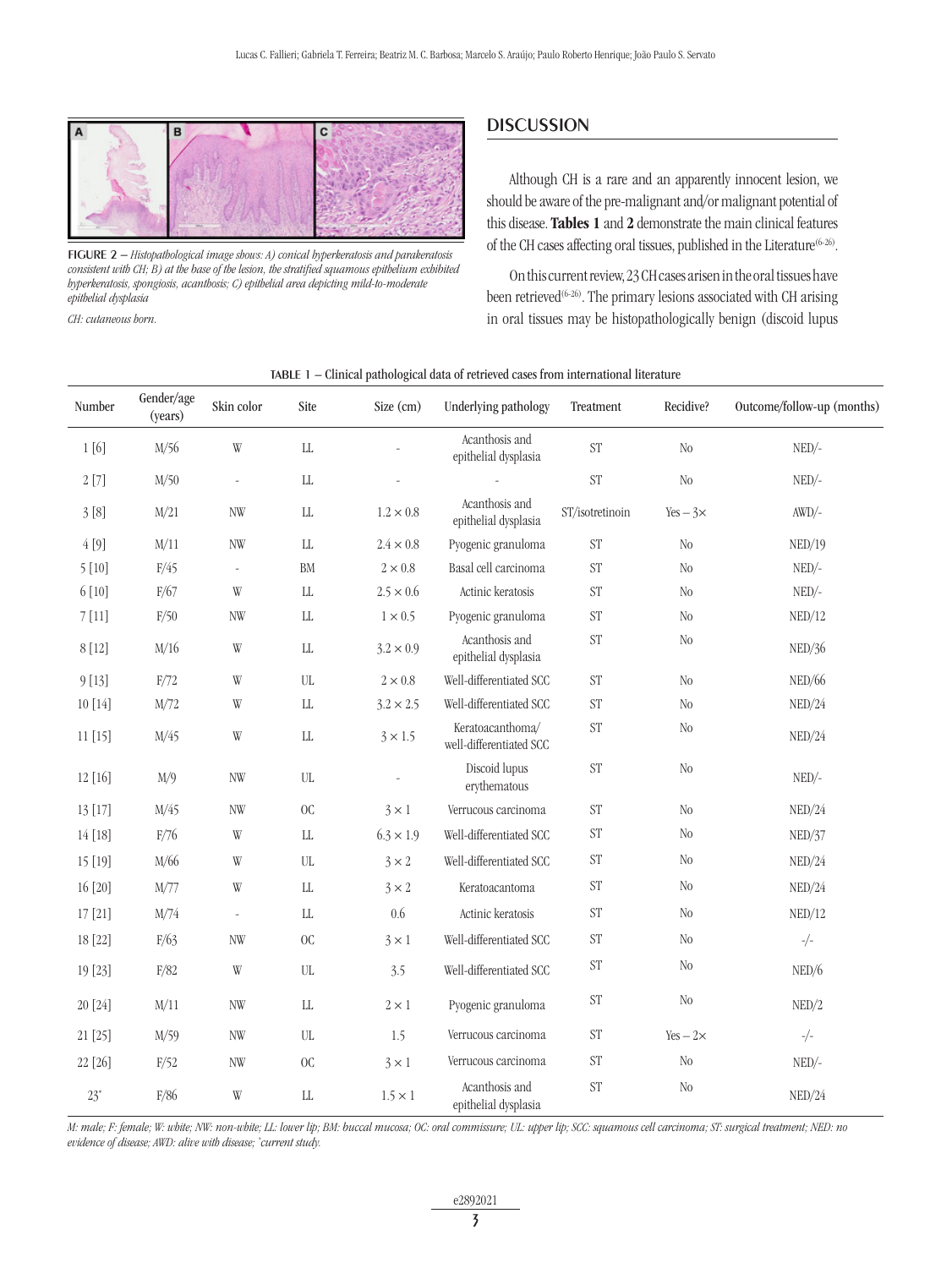| Gender                  | $M.F$ ratio: 1.6:1                                                                         |  |  |
|-------------------------|--------------------------------------------------------------------------------------------|--|--|
| Age (years)             | Mean: $52.4 \pm 24.1$ (range: 9-86)                                                        |  |  |
| Skin color              | W:NW ratio: $1.2:1$                                                                        |  |  |
|                         | Lower lip: $14/23$ (60.9%)                                                                 |  |  |
|                         | Upper lip: 5/23 (21.7%)                                                                    |  |  |
| Site                    | Oral commissure: 3/23 (13.1%)                                                              |  |  |
|                         | Buccal mucosa: 1/23 (4.3%)                                                                 |  |  |
| Size (cm)               | Mean: $2.5 \pm 1.2$ (range: 0.6-6.3)                                                       |  |  |
|                         | Swelling: 23/23 (100%)                                                                     |  |  |
| Signs and symptoms      | Itching and/or soreness: $2/23$ (8.7%)                                                     |  |  |
|                         | Bleeding: 1/23 (4.3%)                                                                      |  |  |
| Evolution time (months) | Mean: $22.2 \pm 17$ (range: 1-60)                                                          |  |  |
|                         | Benign: $4/22$ (18.2%)                                                                     |  |  |
| Underlying pathology    | Pre-malignant: 7/22 (31.8%)                                                                |  |  |
|                         | Malignant: 11/22 (50%)                                                                     |  |  |
|                         | ST: 22/23 (95.7%)                                                                          |  |  |
| Treatment modalities    | $ST +$ isotretinoin: $1/23$ (4.3%)                                                         |  |  |
| Recidive?               | Yes: $2/23$ $(8.7%)$                                                                       |  |  |
|                         | NED: 20/21 (95.2%)                                                                         |  |  |
| <b>Outcomes</b>         | AWD: $1/21$ (4.8%)                                                                         |  |  |
| Follow-up (months)      | Mean: $23.9 \pm 15.7$ (range: 2-66)                                                        |  |  |
|                         | $CH: cutaneous born: M: male: F: female: W: white: NW: non-white: ST: surgical treatment:$ |  |  |

| TABLE $2$ – Summary findings from the 23 patients with CH |
|-----------------------------------------------------------|
| occurring on the oral tissues                             |

*CH: cutaneous horn; M: male; F: female; W: white; NW: non-white; ST: surgical treatment; NED: no evidence of disease; AWD: alive with disease.*

> erythematous or pyogenic granuloma), premalignant (acanthosis and epithelial dysplasia or actinic keratosis), or malignant (keratoacantoma or verrucous carcinoma or well-differentiated squamous cell carcinoma or basal cell carcinoma) $(6-26)$ .

> The reported incidence of CH with premalignant or malignant histological features varies considerably worldwide. In 1979, Schosser *et al.*  $(1979)^{(4)}$  reported a series of 230 CH in a USA population, of which 58% showed either premalignant or malignant at their base. In contrast, Yu *et al.*, 1991<sup>(1)</sup>, described 643 CH cases arising in English patients, and revealed that only 38.9% were derived from malignant or premalignant epidermal lesions and 61.1% from benign lesions.

> Regarding South America patients, there were three papers reporting the frequency of the CH underlying nature<sup> $(2, 3, 5)$ </sup>. Festa *et al.*  $(1995)^{(2)}$  reported that 25.4% of underling lesions were benign, 49.3% were premalignant lesions and 25.3% were malignant lesions. These findings were similar to Castilho *et al.* (2002)<sup>(3)</sup> which observed 46% of benign lesions, 41% of premalignant lesions and 13% of malignant. In 2009, Mantese *et al.* (2010)<sup>(5)</sup> also appointed that the majority of the cases were derived from premalignant and malignant lesions (58.56%). In the oral tissues (Table 2), pre-malignant and malignant lesions prevailed in a very high frequency, when compared with the above sited articles (18/22, 81.8%). Benign lesions were quite unusual at this location and represents only  $18.2\%$   $(04/22)^{(6-26)}$ .

> The literature agrees that risk factors associated with an underlying malignancy include advanced age, male sex, quickly

development, previous history of trauma, presence of hardness at the base, large base or height-to-base ratio and location on sunexposed areas<sup> $(1-5, 10, 12, 18)$ </sup>. In the current casuistry (**Table 3**), older patients ( $\geq 45$  years), with lesion located in other sites than in the lower lip and with bigger lesions ( $\geq$  3 cm) were statistically associated with malignant-underlying-lesion.

However, CH patients had been described since the 16<sup>th</sup> century, until today very little is known about it predilections, treatments and outcomes, especially regarding CH arisen in the oral maxillofacial region. The sun exposure is the most important etiological factor in the pathogenesis of the CH, as seen with other skin lesions<sup> $(1-5)$ </sup>. However, poor oral hygiene and smoking may have an additional role in the occurrence of lesion affecting the oral tissues<sup>(10, 12, 18)</sup>.

In this particular region (Table 2), CH commonly affects white, male patients, in a wide age range<sup> $(6-26)$ </sup>. Similar data were depicted everywhere<sup> $(1-5)$ </sup>. Lower lip is the prevalent site in this review, affecting 60.9% of the cases; been followed by upper lip, oral commissure and buccal mucosa<sup>(6-26)</sup>. Lesions at these sites usually were usually asymptomatic, and for this, patients may delay to seek a medical/dental attention, the mean evolution time was close to 2 years<sup> $(6-26)$ </sup>. However the long evolution, lesions were usually small  $(2.5 \pm 1.2 \times 1.2 \pm 0.6 \text{ cm})^{(6-26)}$ .

Although the high frequency of malignant and/or premalignant underling lesions at this site, recidivism were not common seen (02/23, 8.7%). Most of the patients achieved cure and remained with no evidence of disease<sup> $(6-26)$ </sup>. In this Literatureretrieved casuistry, the mean follow-up time was  $23.9 \pm 15.7$ 

TABLE 3 – Contingency table demonstrating the associations between underlying pathology nature and clinical pathological features

| paaroron, maaro ami emmen paaroronen reader eo |                     |                                |    |           |  |  |  |  |  |  |
|------------------------------------------------|---------------------|--------------------------------|----|-----------|--|--|--|--|--|--|
| Data                                           | Sub-groups          | Benign/pre-malignant Malignant |    | h*        |  |  |  |  |  |  |
| Gender                                         | Male                | 8                              |    | NS.       |  |  |  |  |  |  |
|                                                | Female              | 3                              |    |           |  |  |  |  |  |  |
|                                                | $\geq 45$ years     |                                | 11 | 0.0175    |  |  |  |  |  |  |
| Age                                            | $<$ 45 years        | 5                              | 0  |           |  |  |  |  |  |  |
| Skin color                                     | White               | 5                              | 6  | <b>NS</b> |  |  |  |  |  |  |
|                                                | Non-white           | 5                              | 4  |           |  |  |  |  |  |  |
| Site                                           | Lower lip           | 10                             | 3  | 0.0038    |  |  |  |  |  |  |
|                                                | Others              |                                | 8  |           |  |  |  |  |  |  |
| Size                                           | $\geq$ 3 cm         | $\overline{2}$                 | 8  |           |  |  |  |  |  |  |
|                                                | $<$ 3 cm            |                                | 3  | 0.0349    |  |  |  |  |  |  |
| Signs and                                      | Only swelling       |                                | 10 | NS        |  |  |  |  |  |  |
| symptoms                                       | Swelling $+$ others | 3<br>$\theta$                  |    |           |  |  |  |  |  |  |
| Evolution time**                               | $> 21$ months       | 4                              | 4  | NS        |  |  |  |  |  |  |
|                                                | ≤ 21 months         | 3                              | 4  |           |  |  |  |  |  |  |
| Recidive?                                      | Yes                 |                                |    | NS        |  |  |  |  |  |  |
|                                                | No                  | 10                             | 10 |           |  |  |  |  |  |  |

*NS: statistically not significant; \* OneFisher's exact test (one-sided); \*\*segregated accordingly with median.*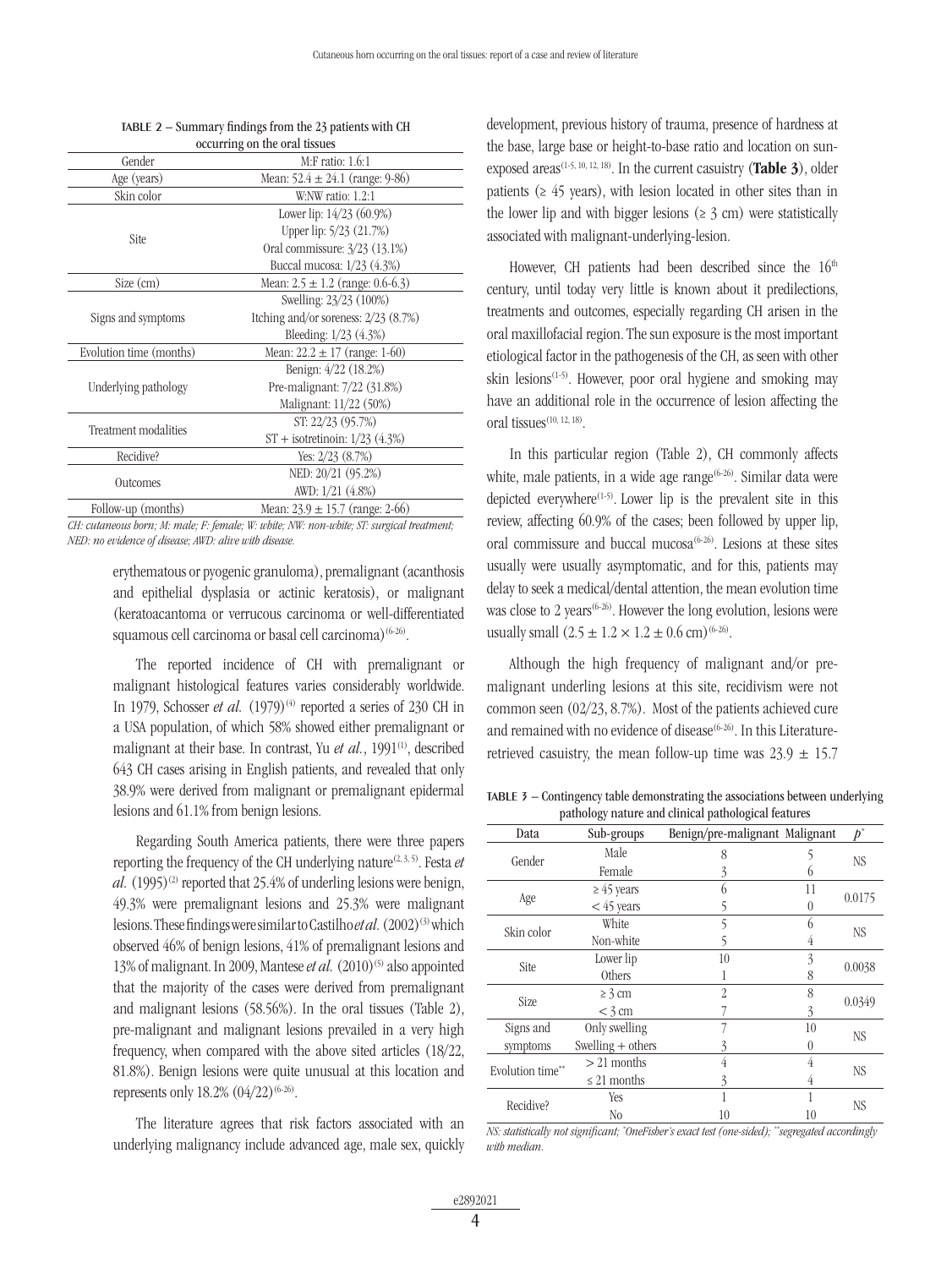months, this follow up time seen to be inadequate, especially when dealing with of malignant and/or pre-malignant  $conditions^{(6-26)}$ .

Surgical excision, followed by histopathological examination of the base of the lesion were the treatment of choice(10, 12-14, 18). In addition, follow-up examinations to screen for a recurrence or a new primary lesions are essential for these patients(10, 12-14, 18). In our case, the excisional biopsy was performed in reason that the lesion depicted clinical benign features such as no induration, erythema or pain at this base; also there is no palpable lymph node in the neck. Since there were a huge percentage of malignant diseases at the CH-base in oral tissues, excisional biopsy must be performed with care.

Cryosurgery is not advocated for the treatment of CH as it does not ensure full thickness excision of the tumor and also it is not appropriate for the treatment of squamous cell carcinomas<sup> $(10, 12-14, 18)$ </sup>. In cases of squamous cell carcinomas, proper clinical and laboratory staging is recommended, in addition to postoperative radio and/or chemotherapy. Reconstruction of large lower lips defects can be achieved usually by Karapandzic flap, Bernard flap, or modifications of these reconstructions techniques $(10, 12-14, 18)$ .

### **CONCLUSION**

CH arising at oral tissues affects mainly the lower lip of white males in a wide age range. Full thickness excision with negative margin should be the treatment of choice to enable detailed pathological examination of the underlying tissue, since at this site there is a huge frequency of pre-malignant and/or malignant lesions.

## DECLARATION OF PATIENT CONSENT

The authors certify that they have obtained all appropriate patient consent forms. In the form the patient(s) has/have given his/her/ their consent for his/her/their images and other clinical information to be reported in the journal. The patients understand that their names and initials will not be published and due efforts will be made to conceal their identity, but anonymity cannot be guaranteed.

## CONFLICTS OF INTEREST

There are no conflicts of interest.

#### **REFERENCES**

1. Yu RC, Pryce DW, Macfarlane AW, Stewart TW*.* A histopathological study of 643 cutaneous horns. Br J Dermatol. 1991; 124(5): 449-52. doi: 10.1111/ j.1365-2133.1991.tb00624.x.

2. Festa CN, Falda S, Rivitti EA. Corno cutâneo: estudo retrospectivo de 514 casos. An Bras Dermatol. 1995; 70(1): 21-5.

3. Castillo D, Zerpa O, Loyo N, López C, Oliver M. Histopatologia del cuerno cutaneo: estudio retrospectivo de 77 casos. Derm Venez. 2002; 40(3): 65-9.

4. Schosser RH, Hodge SJ, Gaba CR, Owen LG. Cutaneous horns: a histopathologic study. South Med J. 1979; 72(9): 1129-31. doi: 10.1097/00007611- 197909000-00014.

5. Mantese SA, Diogo PM, Rocha A, Berbert AL, Ferreira AK, Ferreira TC. Cutaneous horn: a retrospective histopathological study of 222 cases. An Bras Dermatol. 2010; 85(2): 157-63. doi: 10.1590/s0365-05962010000200005.

6. Monaghan AM. Cutaneous horn occurring on the vermilion border of the lower lip. Br Dent J. 1993; 175(11-12): 419-20. doi: 10.1038/sj.bdj.4808346. 7. Nahlieli O, Baruchin AM, Shapira Y, Ben-Dor D. Cutaneous horns occurring on the head and neck region: report of four cases and review of the literature. J Oral Maxillofac Surg. 1997; 55(11): 1309-11. doi: 10.1016/s0278-2391(97)90190-7.

8. Baykal C, Savci N, Kavak A, Kurul S. Palmoplantar keratoderma and oral leucoplakia with cutaneous horn of the lips. Br J Dermatol. 2002; 146(4): 680-3. doi: 10.1046/j.1365-2133.2002.04595.x.

9. Souza LN, Martins CR, de Paula AM. Cutaneous horn occurring on the lip of a child. Int J Paediatr Dent. 2003; 13(5): 365-7. doi: 10.1046/j.1365- 263x.2003.00481.x.

10. Copcu E, Sivrioglu N, Culhaci N. Cutaneous horns: are these lesions as innocent as they seem to be? World J Surg Oncol. 2004; 2(1): 18. doi: 10.1186/1477-7819-2-18.

11. Patil K, Mahima VG, Lahari K. Extragingival pyogenic granuloma. Indian J Dent Res. 2006; 17(4): 199-202.

12. Mutaf M. A rare perioral lesion: cutaneous horn of the lower lip. Eur J Plast Surg. 2007; 29(7): 339-41. doi: 10.1007/s00238-006-0101-y.

13. Islam A, Can IH, Dürer P, Demirci M*.* Cutaneous horn on the upper lip associated with squamous cell carcinoma. Kulak Burun Bogaz Ihtis Derg. 2009; 19(6): 304-6.